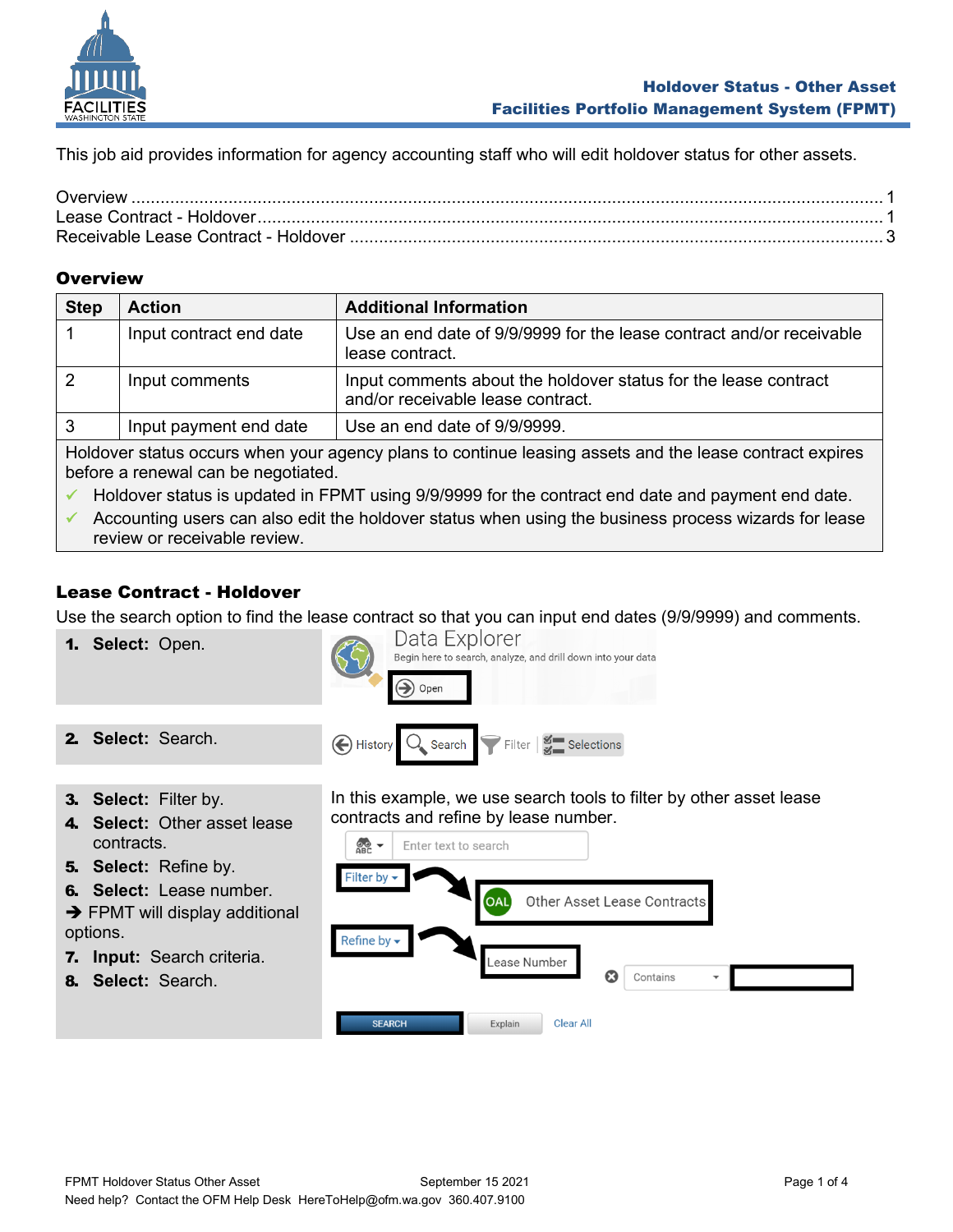

## Holdover Status - Other Asset Facilities Portfolio Management System (FPMT)

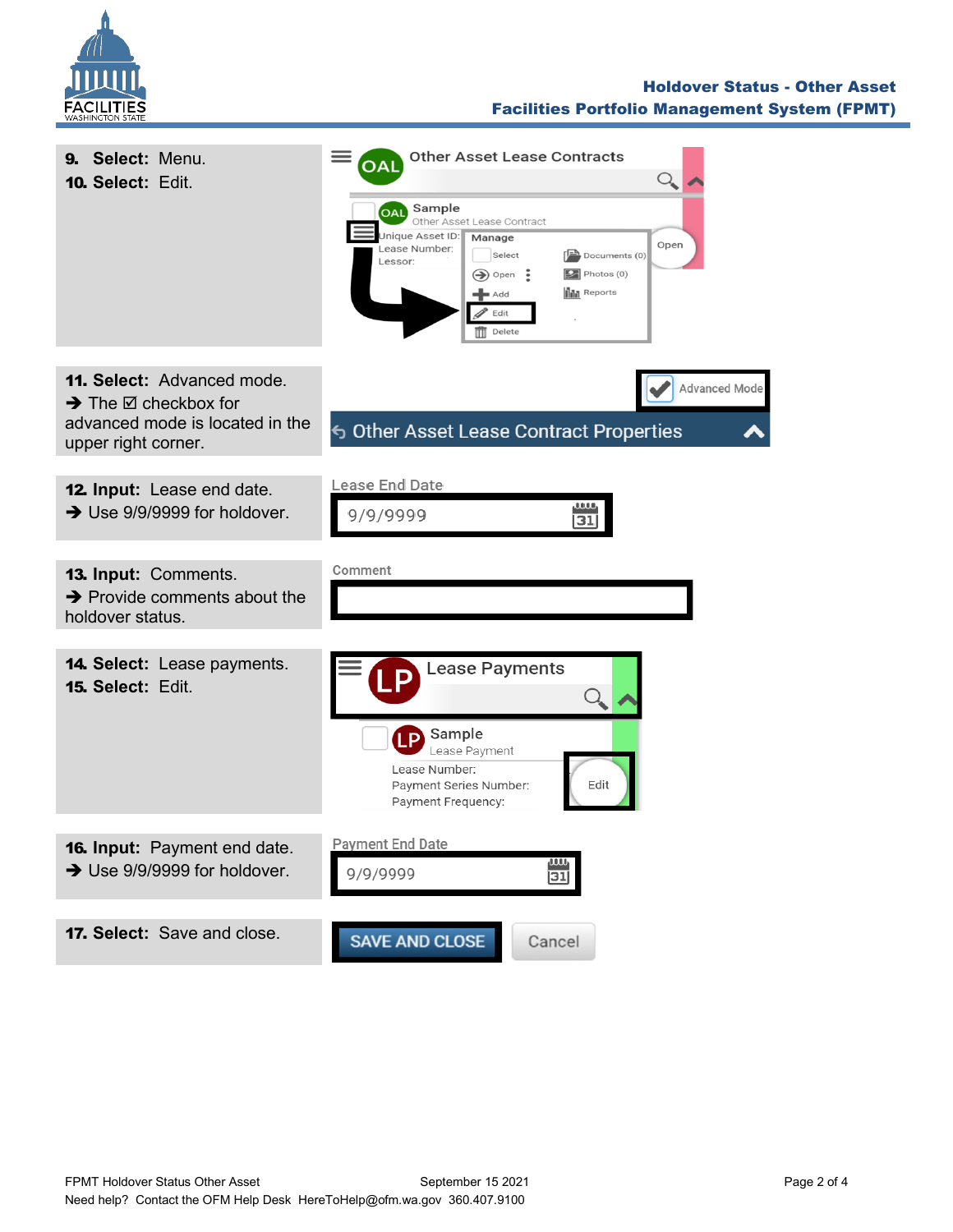

## <span id="page-2-0"></span>Receivable Lease Contract - Holdover

Use the search option to find the receivable lease contract so that you can input end dates (9/9/9999) and comments.